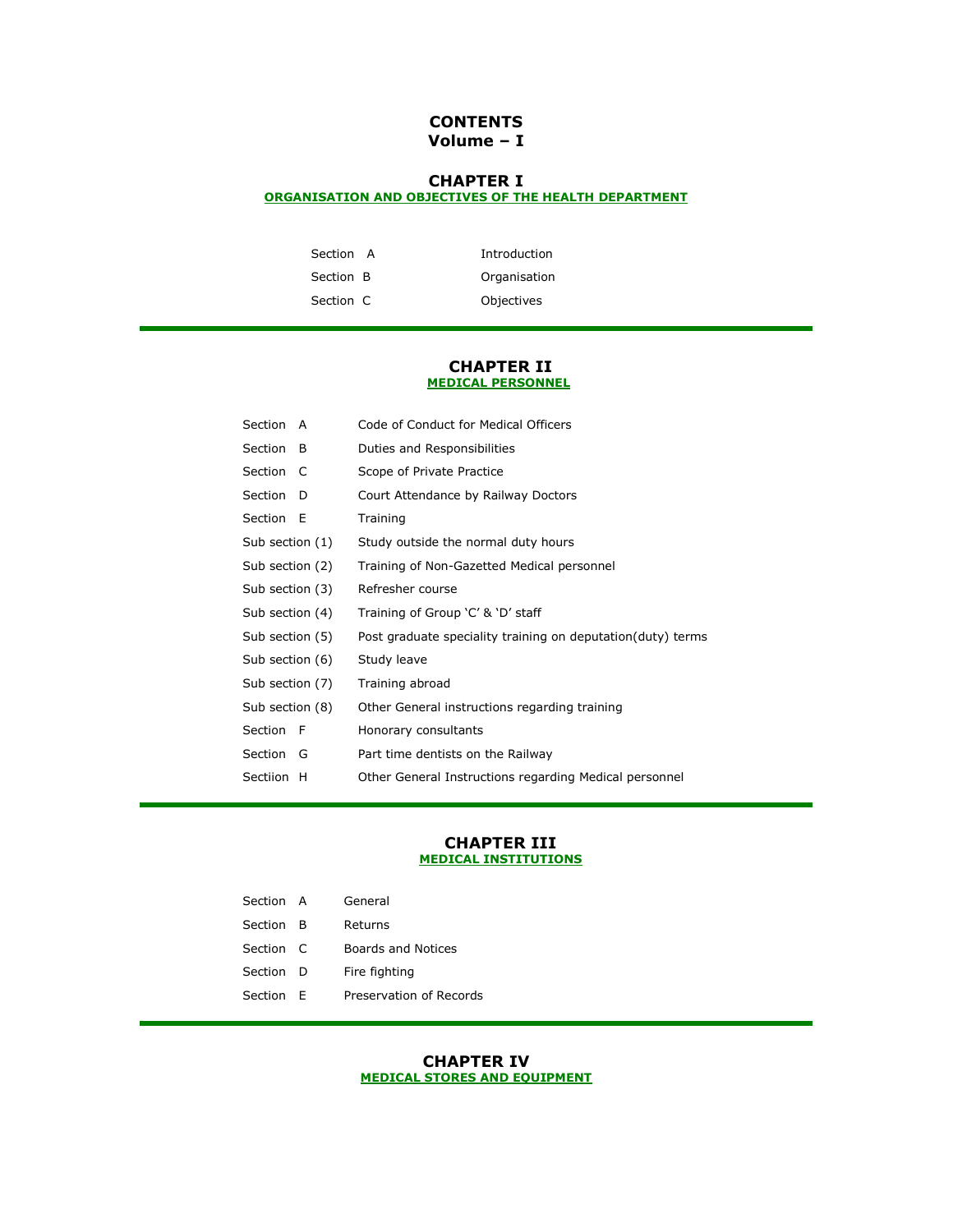### **CHAPTER V [MEDICAL EXAMINATION](http://10.1.10.21/health/IRMM/Chapter5.pdf)**

| Section A       |    | Medical Examinatiuon of Candidates for appointment to the Gazetted Railway<br>service                                                  |
|-----------------|----|----------------------------------------------------------------------------------------------------------------------------------------|
| Section         | -B | Medical Examination of Candidates for appointment to the Non-Gazetted Railway<br>Service and of serving Non-gazetted Railway employees |
| Section C       |    | Medical Examination of Railway Employees on promotion from Non-gazetted to<br>Gazetted posts                                           |
| Section D       |    | Medical Certificate                                                                                                                    |
| Sub section (1) |    | Non-Gazetted employees                                                                                                                 |
| Sub section (2) |    | Gazetted employees                                                                                                                     |
| Sub section (3) |    | General                                                                                                                                |
| Section E       |    | <b>Medical Boards</b>                                                                                                                  |
| Section F       |    | Medical Recommendation                                                                                                                 |
| Section G       |    | Medcial Examination and Certification for Drunkenness                                                                                  |
| Section H       |    | Medical Examination and Certification for Mental Instability                                                                           |
| Section I       |    | Medical Examination and Certification of Assault Cases and other Medico-Legal<br>Cases                                                 |
| Section J       |    | Post Mortem Examination                                                                                                                |

### **CHAPTER VI [MEDICAL ATTENDANCE AND TREATMENT](http://10.1.10.21/health/IRMM/Chapter6.pdf)**

| Section A | Definations                                                                                       |
|-----------|---------------------------------------------------------------------------------------------------|
| Section B | <b>Extent of Application:</b>                                                                     |
|           | Sub Section(1) Railway Employees                                                                  |
|           | Sub Section(2) Railway Employees on leave/leave preparatory to Retirment/Post<br>retirement leave |
|           | Sub section(3) Re-employed Railway Employees                                                      |
|           | Sub section (4) Officers and Staff of the Commissioner of Railway Safety                          |
|           | Sub section (5) Audit Staff                                                                       |
|           | Sub section (6) Railway Employees on Deputation to RITES/IRCON                                    |
|           | Sub section (7) Railway Employees on Deputation with Trade Unions, etc                            |
|           | Sub section (8) Trade Union officials who are Ex-Railway Employees                                |
|           | Sub section (9) Quasi Railway Organisations                                                       |
|           | Sub section (10) Apprentices                                                                      |
|           | Sub Section (11) Retired Railway Employees                                                        |
|           | Sub sectuib (12) Railway employees controlled/commissioned in the Territorial<br>Army             |
|           | Sub section (13) Government Railway Police Personnel                                              |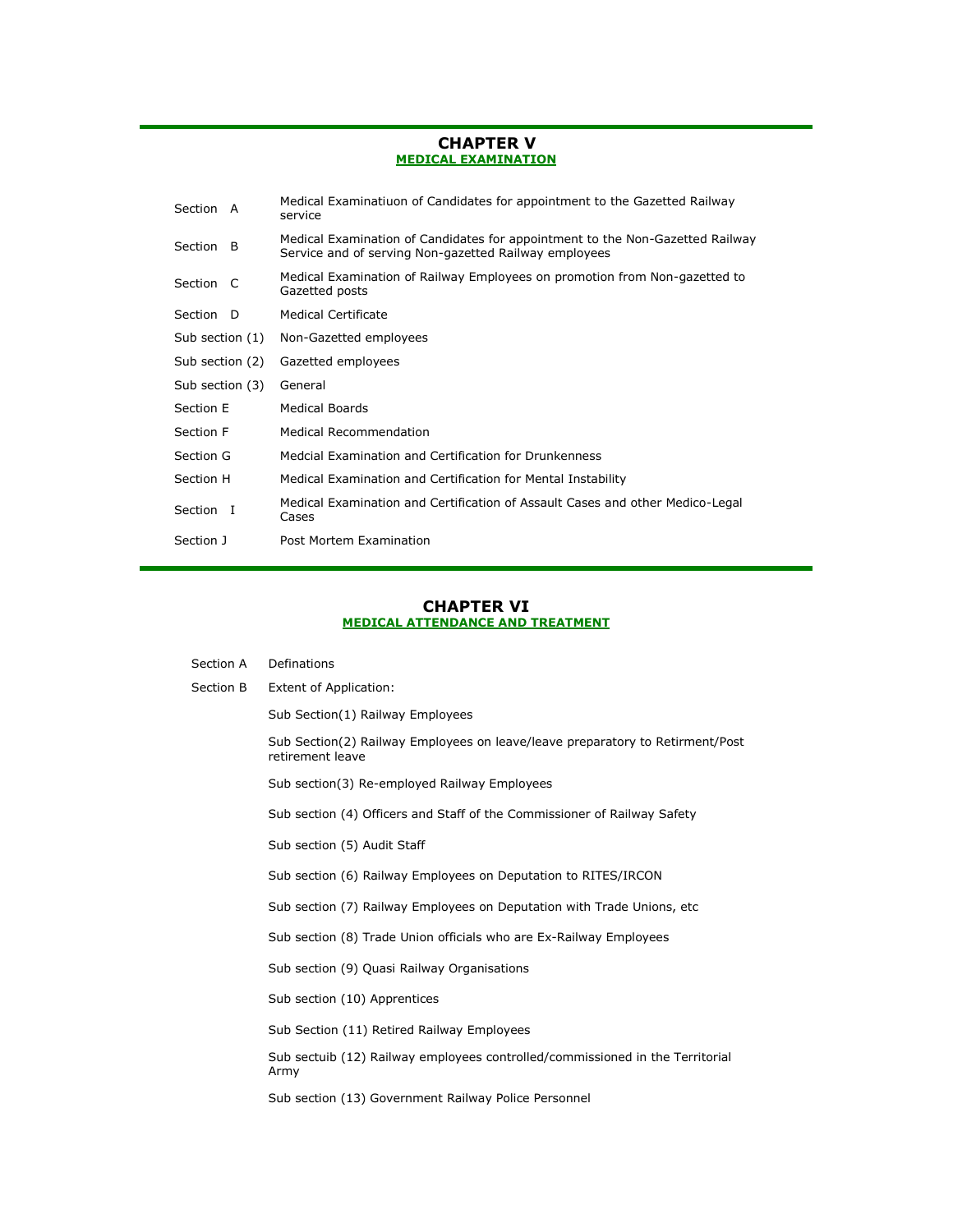Sub section (14) Private Servants Sub section (15) Casual Labour Sub section (16) Contractors, their Staff and Labourers Sub section (17) Licensed Porters Sub section (18)Licensed Shoe Shine Boys Sub section (19) Commissioned Vendors Sub section (20)Pool Officers Sub section (21) Outsiders Sub section (22)Employees of other Govt Departments Sub section (23) Central Government Employees governed by the C.S.(M.A) Rules 944 Sub section (24) Railway Employees on Deputation in India/Abroad Sub section (25) General Section C Scope of Medical Attendance and Treatment Sub section (1) General Sub section (2) Instructions regarding Diet Sub section (3) Instructions regarding Nursing Sub section (4) Reimbursement Section D Other General Instructions regarding Medical Attendance/Treatment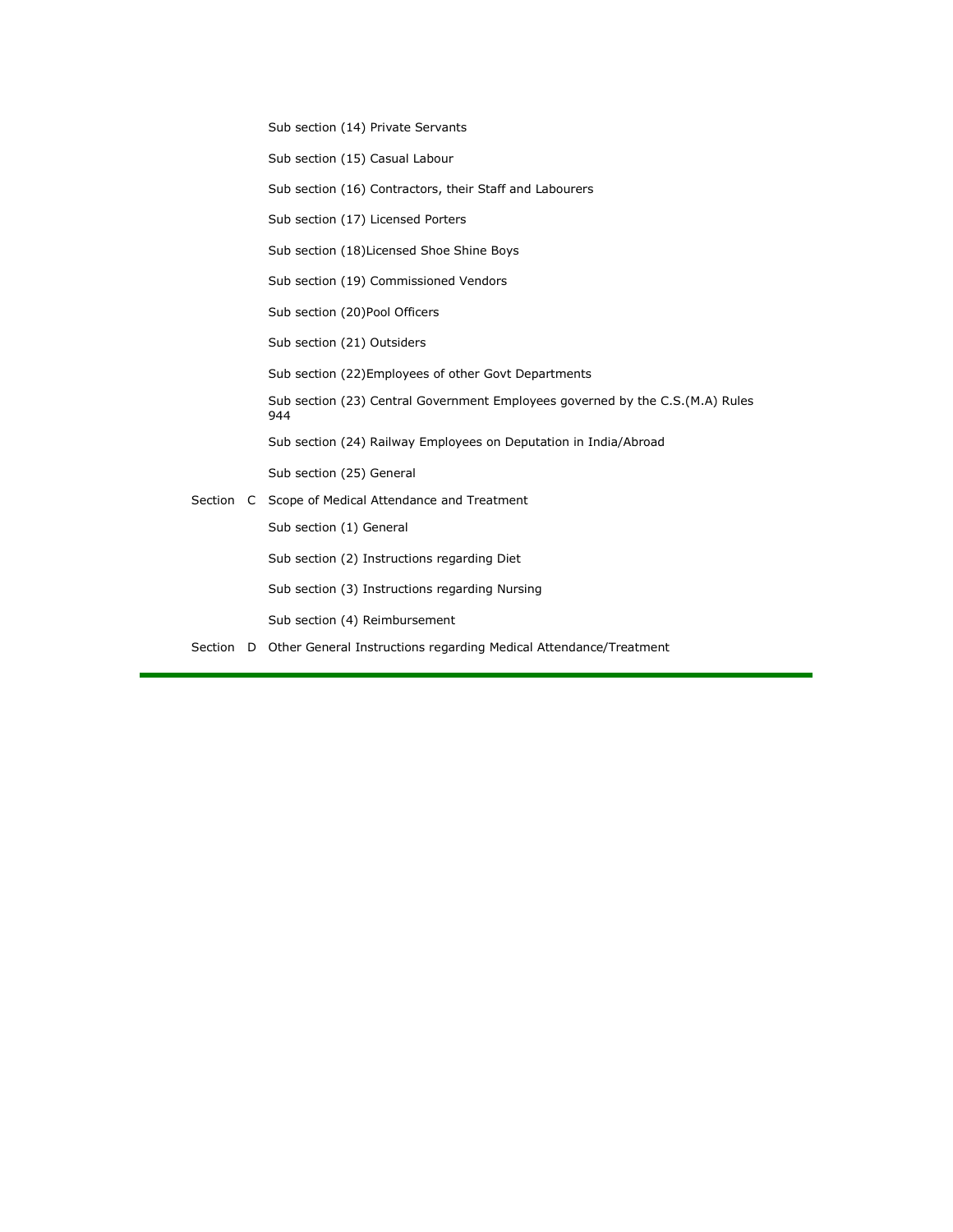### **Volume – II**

### **CHAPTER VII [MEDICAL AID AT THE TIME OF RAILWAY ACCIDENTS](http://10.1.10.21/health/IRMM/Chapter7.pdf)**

### **CHAPTER VIII [SPECIAL PROVISIONS RELATING TO VARIOUS DISEASES](http://10.1.10.21/health/IRMM/Chapter8.pdf)**

|                  | Section A Tuberculosis                                                                     |
|------------------|--------------------------------------------------------------------------------------------|
| Section B Cancer |                                                                                            |
|                  | Section C Poliomyelitis, Cerebral Paralysis                                                |
|                  | Section D Mental Health                                                                    |
|                  | Section E Diabeties                                                                        |
|                  | Section F Leprosy                                                                          |
|                  | Section G Other general instructions relating to the diseases dealt with in Section A to F |

#### **CHAPTER IX [PUBLIC HEALTH SERVICES](http://10.1.10.21/health/IRMM/Chapter9.pdf)**

|  | Section A Sanitation                                               |
|--|--------------------------------------------------------------------|
|  | Section B Provision of Safe Water Supply                           |
|  | Section C Medical arrangements at major Fairs (Mela) and Festivals |
|  | Section D Quarantine                                               |
|  | Section E School Health                                            |
|  | Section F General Physical check-up of certain categories of staff |
|  | Section G National Health Programme                                |
|  | Section H Health Education                                         |

### **CHAPTER X [PREVENTION OF FOOD ADULTERATION](http://10.1.10.21/health/IRMM/Chapter10.pdf)**

- Section A The Prevention of Food Adulteration Act, 1954 and the Prevention Food Adulteration Rules, 1955
- Section B Instructions regarding Prevention of Food Adulteration

### **CHAPTER XI**

### **[ST. JOHN'S AMBULANCE](http://10.1.10.21/health/IRMM/Chapter11.pdf)**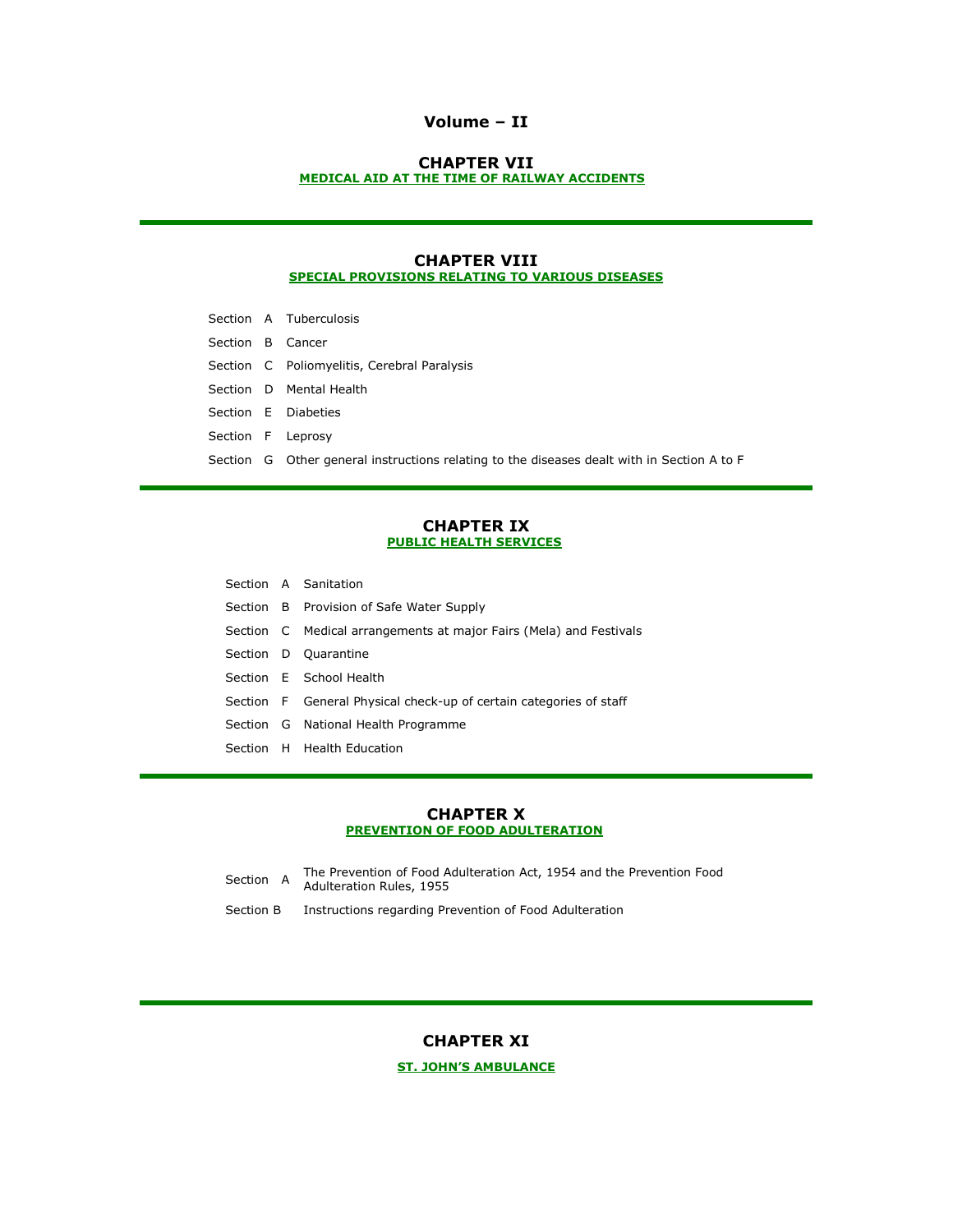#### **CHAPTER XII [BUDGETING AND CONTROL OF EXPENDITURE](http://10.1.10.21/health/IRMM/Chapter12.pdf)**

#### **CHAPTER XIII [GUIDELINES FOR OPENING AND LICENSING OF BLOOD BANK](http://10.1.10.21/health/IRMM/Chapter13.pdf)**

#### **CHAPTER-XIV [FAMILY WELFARE PROGRAMME](http://10.1.10.21/health/IRMM/Chapter14.pdf)**

Section A Family Planning Section B Child Survival and Safe Motherhood Programme

## **CHAPTER XV**

### **[OCCUPATIONAL HEALTH](http://10.1.10.21/health/IRMM/Chapter15.pdf)**

- Section A Workmen's Compensation Act and Medical Examination And Certification under the<br>
Workman's Compensation Act Workmen's Compensation Act
- Section B Medical Examination and Certification under Factories Act & Occupational Safety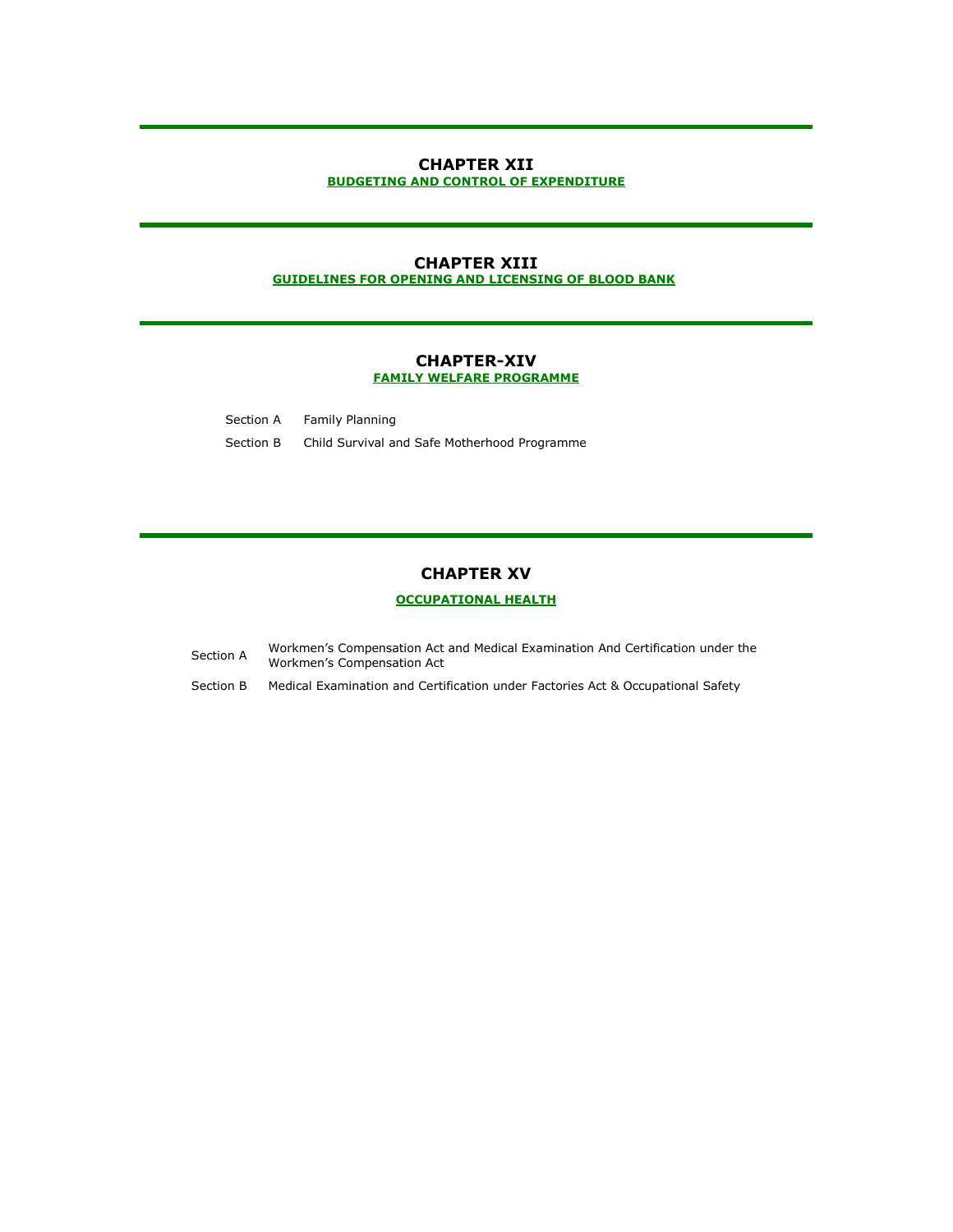# **CHAPTER I ORGANISATION AND OBJECTIVES OF THE HEALTH DEPARTMENT Section-A Introduction**

**101.** True to the ideals of welfare state, the Indian Railways have been pursuing a policy of progressively improving both working and living conditions of staff and providing them with maximum possible amenities in several spheres including medical facilities.

**102**. Though the Government played the leading part in the development of Railways, there were, till 1947, as many as forty two Railway systems in the country each following a separate policy of its own specially in the matter of medico-social amenities with the result that the medical and health organization had no uniform pattern of development and the level of amenities provided differed widely. The Railway medical services, catered only to routine administrative necessities, viz., medical examination (prerecruitment

and in service) of staff, issue of fit and unfit certificates, check on malingering, etc., while attention to the curative and promotional health care of the railway staff was meagre or absent. Even in this commitment certain facilities available to Group A, B  $\&$  C employees and their family members were not extended to Group D employees. Again some Railways provided for treatment of employees only, while others provided for the treatment of family members as well.

**103**. In April 1954 Dr. E. Somasekhar, the then Chief Medical Officer, Southern Railway had submitted a detailed scheme on planned expansion of the medical facilities on the Railways.

**104.** With a view to examine and implement the said scheme, a separate cell was created at the Railway Board in August 1955, headed by an Officer on Special Duty(Medical) which post was later on converted to Joint Director (Medical) and then upgraded to Director, Health. There has been a progressive improvement and expansion of the curative and promotional health services on the Indian Railways since then, resulting in an appreciation from the Kunzru committee (1963) as ' being second to none in the country.'

**105.**. All Zonal Railways have now more or less a uniform level and pattern of medical facilities. The policy in this respect is based on the realisation that the expenditure in this direction would pay dividend in the long run. The output of a contented and healthy worker who is relieved of mental and financial worries on account of his own or some family member's sickness, will be better and more conducive to the efficient running of Railways. This is particularly relevant in the case of running staff who have to be away from their homes most of the time.

### **Section B-Organisation**

### **106. The administrative set up of the Health Department is given in the following chart -**

Ministry of Railways

(Railway Board/M.S)

Director General (Railway Health Services)

Dt.e.Gen of Health and F.W. Min.of Rlys. Zonal Railways

E.D(H) D(H&FW) J.D(I.H) D.D.H(A) HEO C.M.D

Headquarters Field ( Hosp.& H.U)

Dy.C.M.D(H&F.W) Dy C.M.D(T&A) Dy C.M.D(MS) M.D/CMS/MS/Sr.DMO/DMO/ADMO 10

ii) Conduct normal deliveries independently in hospital or at residences according to the rules in force.

iii) Assist in the female ward and labour room.

iv) Maintain record of the delivery cases conducted by her.

v) Run the maternity and child health centre activities under the direction of a Medical Officer.

vi) Help the Medical Officer in examining female cases.

vii) Do the dressing of the female cases in the outdoor and indoor departments.

viii) Maintain the records of births and deaths in the Railway colony and within the hospital under her charge.

ix) Collect population census in the colony and educate staff and their families in family welfare programmes.

x) She may be utilised for nursing duties under the supervision of a trained nurse or a doctor.

xi) She may also be utilised for vaccination/Immunisation activities.

**7. LADY HEALTH VISITOR will :**

5